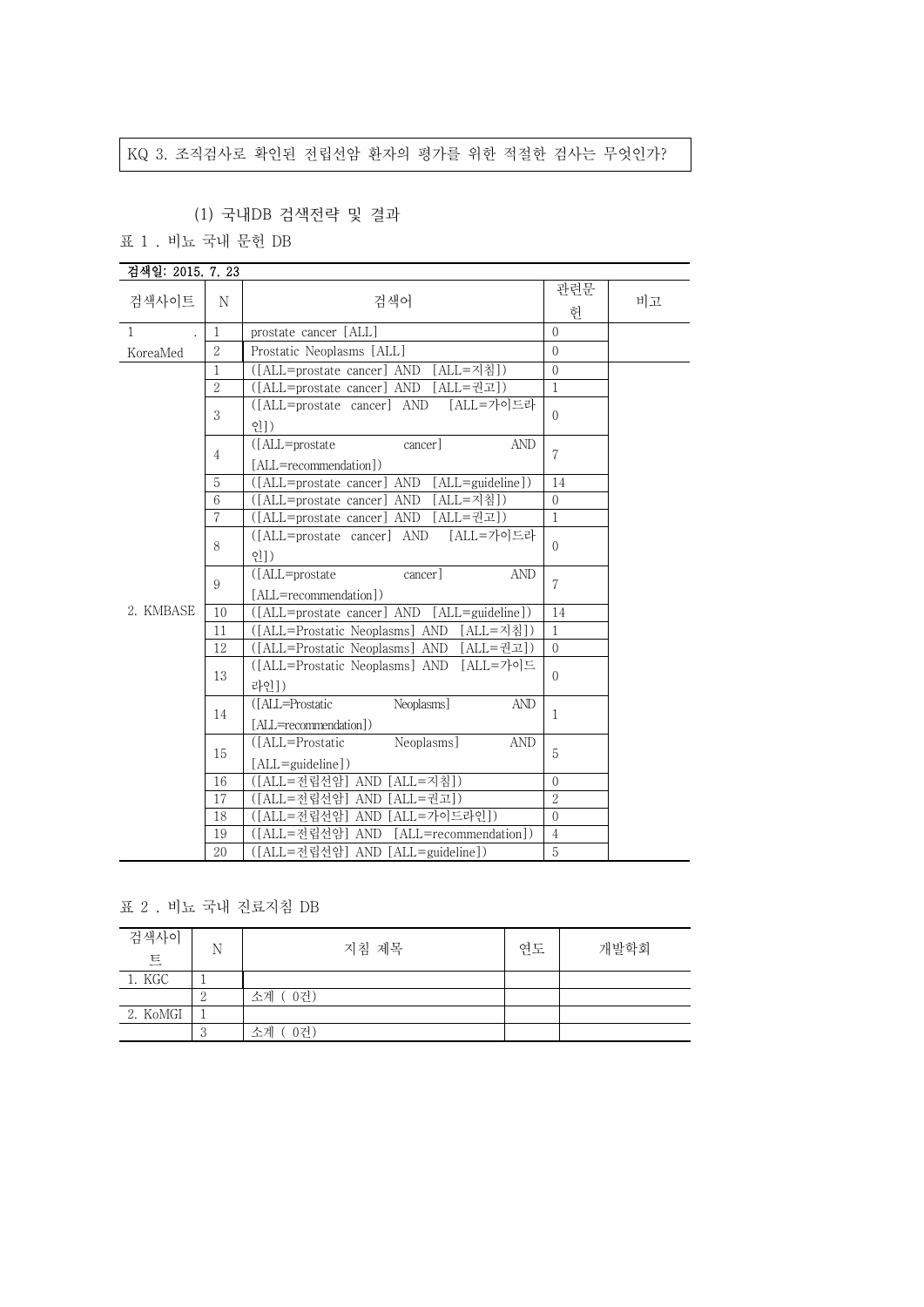(2) 국외DB 검색전략 및 결과

|  |  |  |  |  | 표 3 . 비뇨 국외 Ovid-Medline |
|--|--|--|--|--|--------------------------|
|--|--|--|--|--|--------------------------|

| 검색일:                  | 2015. 7. 23    |                                            |         |  |  |  |  |
|-----------------------|----------------|--------------------------------------------|---------|--|--|--|--|
| 구분                    | N              | 검색어<br>검색 결과                               |         |  |  |  |  |
| $\mathbf P$           | $\mathbf{1}$   | 99601<br>exp Prostatic Neoplasms/          |         |  |  |  |  |
| 검사                    | $\overline{2}$ | exp Magnetic Resonance Imaging/ or MRI.mp. | 371338  |  |  |  |  |
|                       | 3              | exp Tomography, X-Ray Computed/ or CT.mp.  | 410191  |  |  |  |  |
|                       | $\overline{4}$ | Comput\$ Tomogr\$.mp.                      | 190643  |  |  |  |  |
|                       | 5              | 3 or 4                                     | 463736  |  |  |  |  |
|                       | 6              | enhanced.mp.                               | 503961  |  |  |  |  |
|                       | 7              | contrast.mp.                               | 789393  |  |  |  |  |
|                       | 8              | 6 or 7                                     | 1217827 |  |  |  |  |
|                       | 9              | 5 and 8                                    | 52981   |  |  |  |  |
|                       | 10             | 2 or 5 or 9                                | 751563  |  |  |  |  |
| <b>P &amp; 검</b><br>사 | 11             | 1 and 10                                   | 7034    |  |  |  |  |
|                       | 12             | guideline.pt.                              | 15616   |  |  |  |  |
|                       | 13             | practice guideline.pt.                     | 20416   |  |  |  |  |
| 제외기                   | 14             | guideline\$.ti.                            | 49708   |  |  |  |  |
| 준                     | 15             | recommendation\$.ti.                       | 24139   |  |  |  |  |
|                       | 16             | standard\$.ti.                             | 66224   |  |  |  |  |
|                       | 17             | 12 or 13 or 14 or 15 or 16                 | 148703  |  |  |  |  |
| P & I &<br>G          | 18             | 11 and 17                                  | 82      |  |  |  |  |
| 연도                    | 19             | limit 18 to yr="2000 -Current"             | 76      |  |  |  |  |
| 종합                    |                |                                            |         |  |  |  |  |

## 표 4 . 비뇨 국외 Ovid-Embase

| 검색일:         | 2015. 7. 23 |                                                                                     |         |  |  |
|--------------|-------------|-------------------------------------------------------------------------------------|---------|--|--|
| 구분           | N           | 검색어                                                                                 | 검색 결과   |  |  |
| $\mathbf{P}$ | 1           | exp prostate cancer/                                                                | 128656  |  |  |
|              | 2           | MRI.mp. or exp nuclear magnetic resonance imaging/                                  | 586090  |  |  |
|              | 3           | CT.mp.                                                                              | 308946  |  |  |
|              | 4           | computer assisted tomography/ or Comput\$ Tomogr\$.mp.                              | 578397  |  |  |
|              | 5           | 3 or 4                                                                              | 683479  |  |  |
|              | 6           | enhanced.mp.                                                                        | 524047  |  |  |
| 검사           | 7           | exp contrast/ or exp contrast induced nephropathy/ or exp con<br>trast enhancement/ | 69033   |  |  |
|              | 8           | 6 or 7                                                                              | 571776  |  |  |
|              | 9           | $5$ and $8$                                                                         | 50425   |  |  |
|              | 10          | 2 or 5 or 9                                                                         | 1103792 |  |  |
| P&검사         | 11          | 1 and 10                                                                            | 13023   |  |  |
| 제외기          | 12          | guideline\$.ti.                                                                     | 59222   |  |  |
| 준            | 13          | recommendation\$.ti.                                                                | 26159   |  |  |
|              | 14          | 12 or 13                                                                            | 83822   |  |  |
| P&I&G        | 15          | 11 and 14                                                                           | 102     |  |  |
| 연도           | 16          | limit 15 to $yr="2000$ -Current"<br>101                                             |         |  |  |
| 종합           |             |                                                                                     |         |  |  |